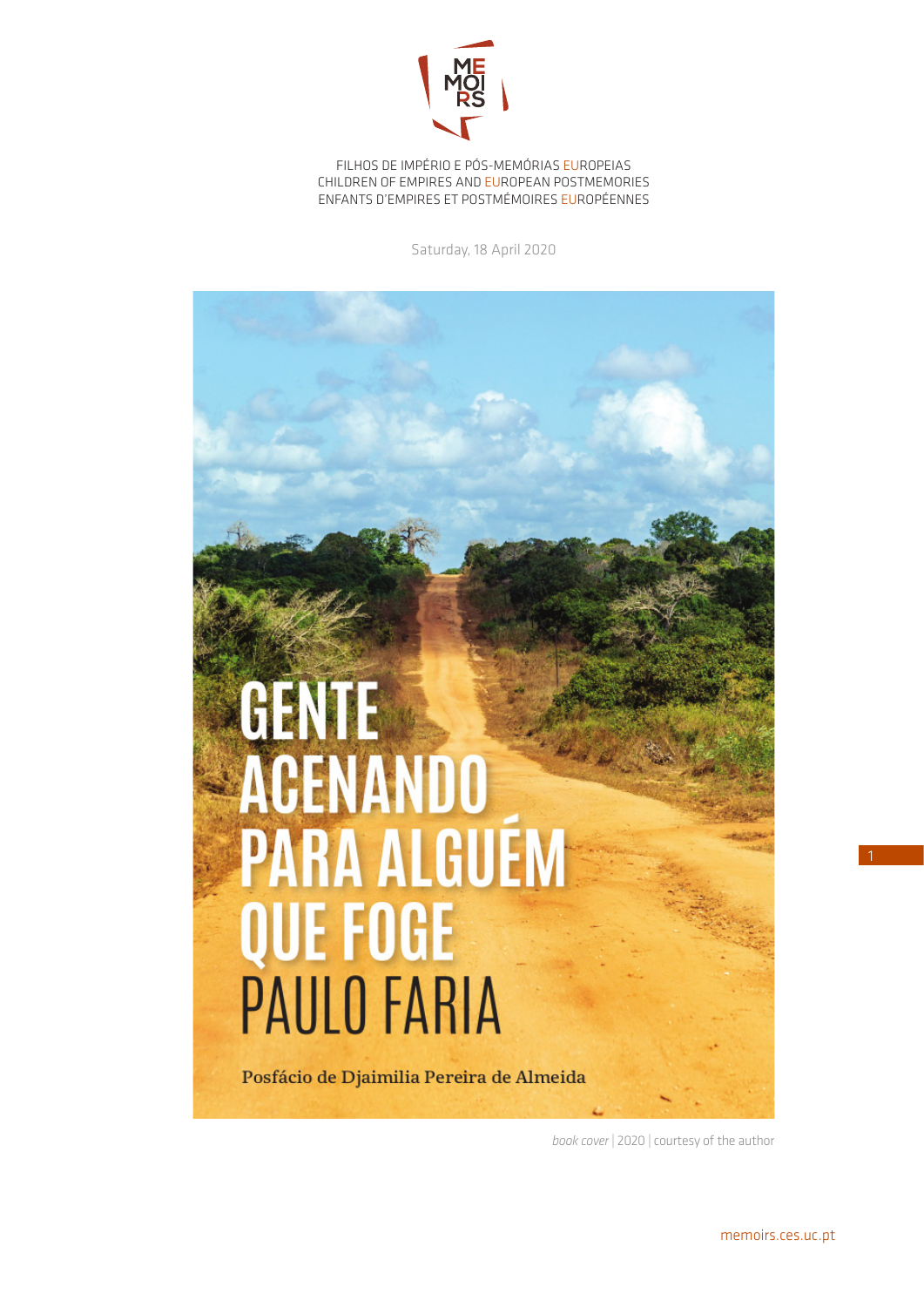

# PAULO FARIA: THE STRUGGLE GOES ON (FIVE FRAGMENTS)

*In* People Waving to Someone Who Is Running Away*, his second novel, Paulo Faria deals again with the question of the transmission of memories of the Colonial War, following the path of his first novel,*  A Strange War of Common Usage *(Lisboa, Ítaca, 2016). From a perspective which is more fictional than his previous work, this second novel by Paulo Faria is structured around a journey of the narrator to Mozambique in search of a child his father had adopted during the war and left behind upon his return to Lisbon. This symbolic return to the African locations where his father fought is joined by other narrative streams dealing with the childhood, the love life and - a very significant element - the very condition as a father of Carlos, whose daughters will, in the end, also be recipients of the rags of that "apocalypse in low heat", as the memory of the Colonial War is named.*

*In the five fragments reproduced here, Carlos openly assumes his condition of a son of the Portuguese empire, feeling not just as the heir of its wars, but as a protagonist of a new conflict. A more intimate conflict that, this time, is waged in the domain of writing, making use of a great number of warlike metaphors. It is through fiction that the son, knowingly usurping his father's past, takes arms to reappropriate the memories of war, with the double goal of freeing his father and freeing himself. "The one who goes out to search for war already has a war within himself", "it was not me who spilled blood in the first place, but now I am not capable of stopping", says the narrator, perhaps announcing the future combats of Paulo Faria.*

Felipe Cammaert

[memoirs.ces.uc.pt](http://memoirs.ces.uc.pt/index.php?id=22153&pag=22823&id_lingua=2)

2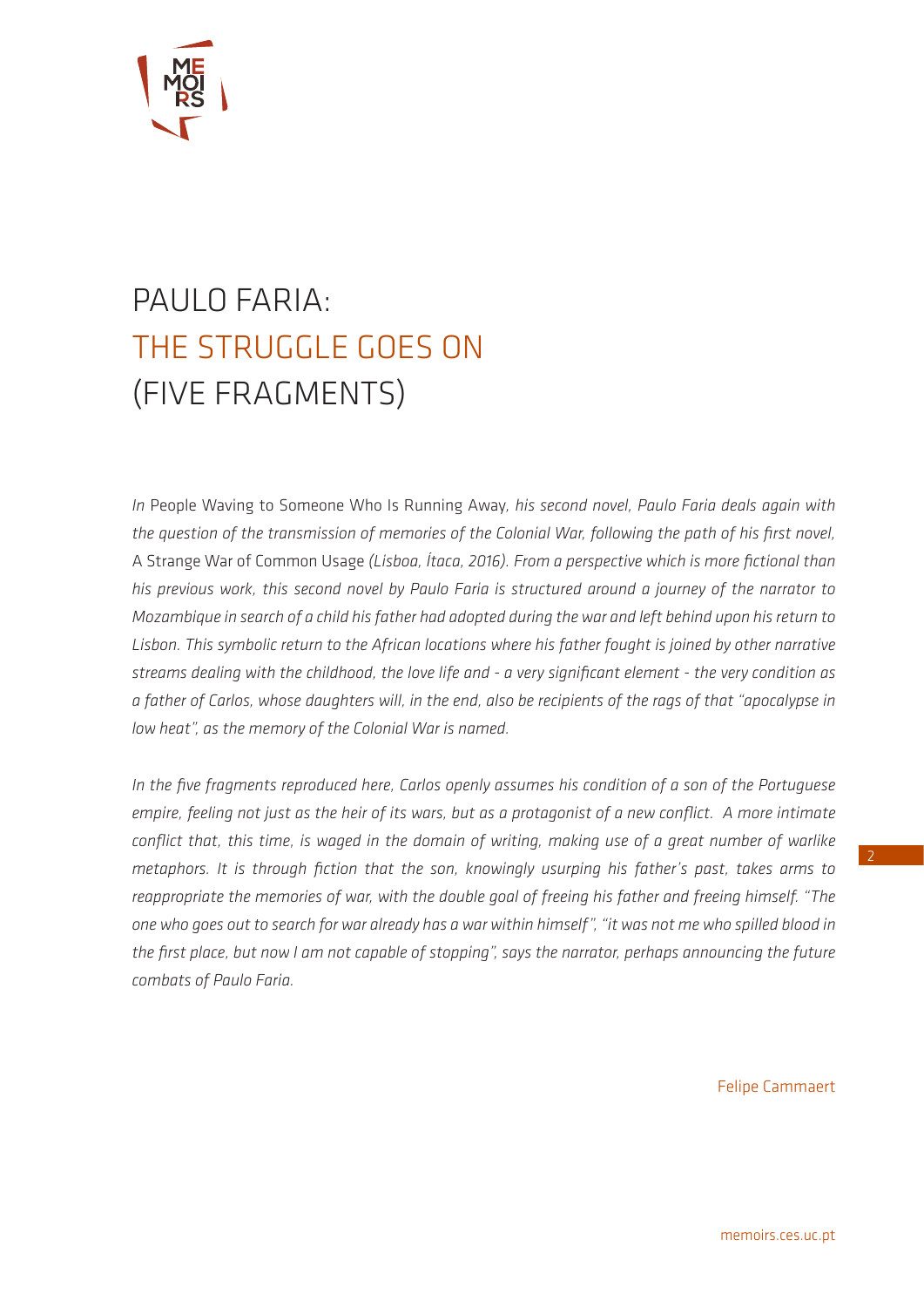

## PAULO FARIA, *PEOPLE WAVING TO SOMEONE WHO IS RUNNING AWAY*

### 1

This land does not explain anything to me. It is a place where a thicker veil of distance isolates me from the others. A place where latent violence seems to radicalize all positions. A place where old conflicts are reenacted that time has left behind as an open wound. A place where there is no peace. Here, at first sight, everything is brutal, there are victims and hangmen. As a matter of fact, it is subtler. It is constantly necessary to decide if we want to be victims or hangmen. We may be victims now and hangmen within five minutes, or the opposite. Isabela Figueiredo says that there are innocentinnocent and guilty-innocent ones. She says there are victim-victims and guilty-victims. And she says that among the victims there are hangmen. My father was forced to come to war, but he came. The war ruined his life, but he fought the war. He hated the military, but he lay in bed with black women. He felt sorry for these people, but he went away and never came back here. He adopted Artur in the middle of the bush, but, when time came to leave, he left him behind and never, never spoke to me about him. He felt he was a victim of the war, of the military. The war stories he told were, more than narration, a long justification. It is not worthwhile to tell these people that I am the son of a victim-hangman. Here, in the eyes of these people, my father was just a hangman. Artur is a victim, there can be no doubt about that. That is why I came looking for him. Maybe I do not really want to find him. Maybe I am afraid that he has turned into a hangman. And me? I am a victim, of course. And a hangman, as well. This land, apparently so disjunctive, is, in the end, the location of the utmost dilution, the place where the superposition of the roles and the bodies, victim and hangman, innocent and guilty, catches the eye. I thought I was coming to Mozambique in search of the time when my father, hangman-victim, could still say with conviction that he was just a victim. Maybe, in the end, I came to cure myself of this longing for compartmentation. And to leave my dead here, if I can. (p. 34-35).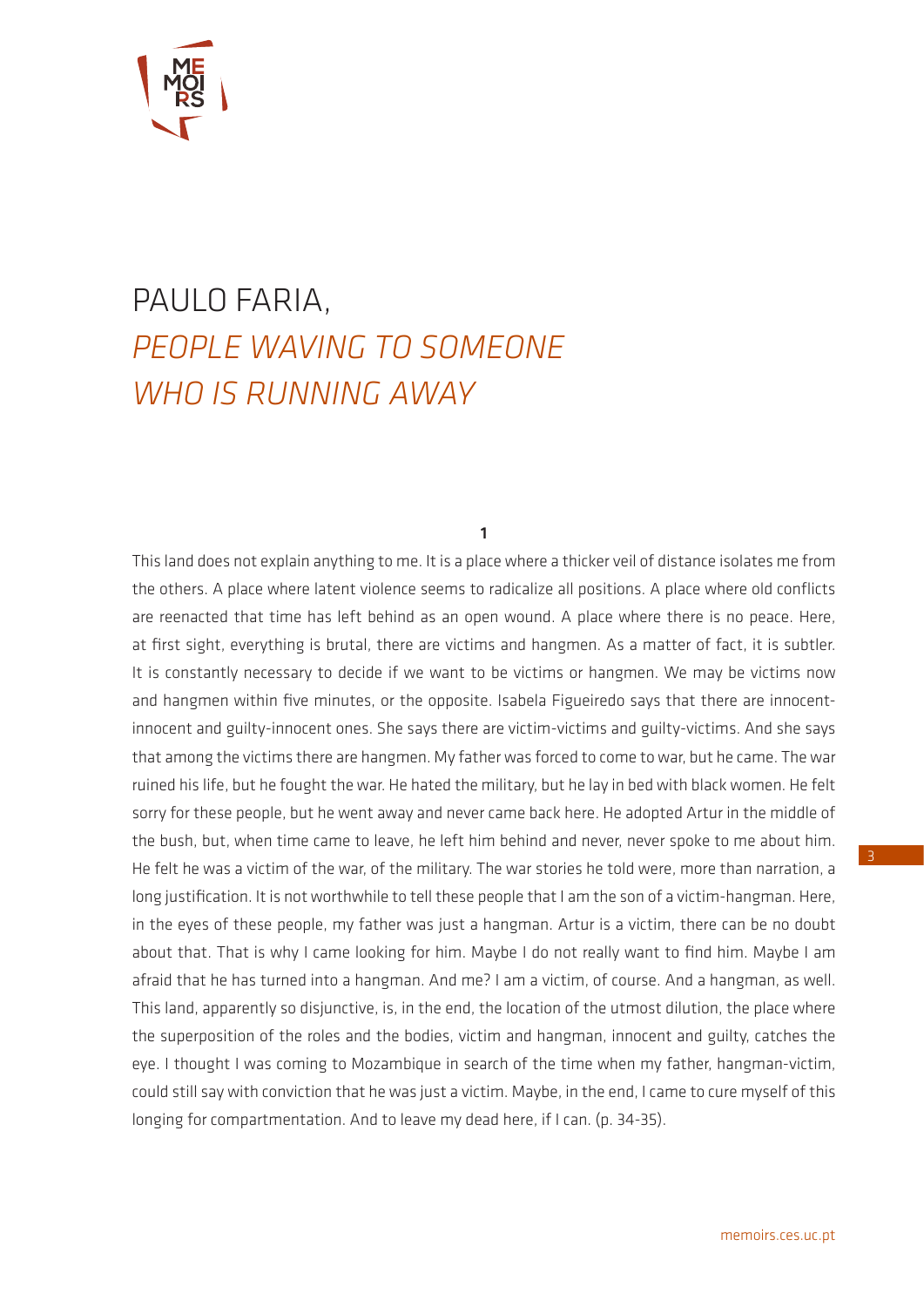

2

My brothers in arms were not the other. It was with them that I built the only complicity I am able to establish with other people, a distant, boneless and ephemerous empathy, a fixed-term esteem, a relationship where I am a beloved son who emigrated and lives far away, and they are my parents for a few hours, ties forged around a war I did not fight, but of which little by little I became a veteran by affinity. The war overseas functioned as an ideal matrix for this attachment of mine for things in second hand: an achievement of dubious glory, historically anachronic at the very moment it was taking place, with a controversial outcome - defeat by exhaustion, but no military defeat on the ground -, rejected or forgotten by those who did not participate in it, soiled by crimes of blood and lust, crucible of a not really secret fraternity, but governed by a specific language and specific codes. A melancholic and obscure saga my father chewed in solitude, refusing to take part in the battalion's reunions, not keeping contact with any of his comrades in arms. An apocalypse in slow fire of whose chronicle I became an heir. In sum, a place where I can be inside and outside at the same time, be a protagonist and an observer, leave the frontstage to others while not leaving the scene. A place where the first word is always the prerogative of others. A place where, after all, I savoured to the end the pleasure of being and not being at the same time. And, as the war it was, a fascinating and mysterious place, repelling and comfortable, a place of tyranny and sickly candour, of love, of unbridled madness, of brutality. Like my childhood, after all. And the truth is I felt wanted by the former combatants, you know, I felt they welcomed me with the joy of old craftsmen, saddlers or inlayers or knife-sharpeners, as they saw a committed new apprentice come forward, perhaps the last one to embrace that craft in the path to extinction, perhaps someone who would be capable to postpone for some more years the decay of those secrets, the fading out of the subtitles of those images. (p. 88-89).

## 3

The only thing remaining for me to explain to you is the most important reason, Amália, the reason that really made me not sleep a wink, the reason for that euphoric insomnia. It was the eager desire to outdo my father. I saw there, in that project, a possibility, out of the blue, to stand shoulder to shoulder with him, to repeat his gestures, to refine them, to take the pride of first place from him once and for all. I have photos where he can be seen vaccinating crowds of negroes, line after line of children and women, a throng of people as far as the eye can see. I know by heart how many people he vaccinated in a single day in Chicôco, in February 1968, because he took care to make a note of it in his diary: three hundred and one. Seven men, seventy women and two hundred twenty-four children. Three hundred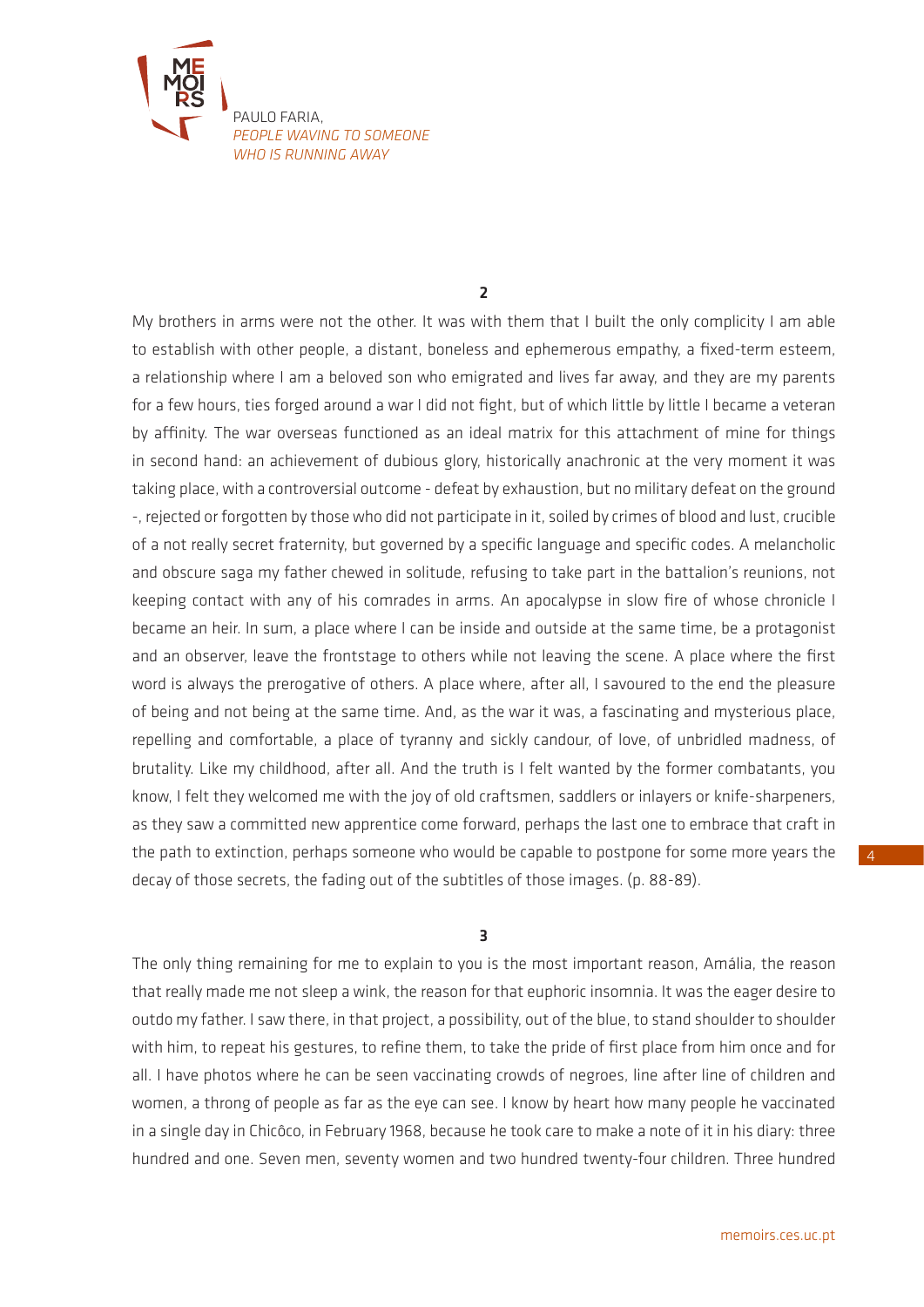

and one persons. A thing as exhausting as this had to be done, something that could translate into numbers, that would be measurable, palpable. "Don't even think of failing", I said to myself, in the light of the open fridge. After I had tamed my dead father in the pages of my novel, the moment had come to leave him behind in the world of the living. (p. 128-129)

### 4

I wrote my novel on the war to rob my father of the exclusive of the warlike narrative, to dethrone him, to write the book he was not able to write himself. To rewrite his war stories, to extirpate them from the ulterior lie. To ennoble him. I did it at the cost of the other veterans, who have seen their narratives reformulated, subordinated to the unhappiness of my father, usurped by me. I wrote my novel in order to, using the colonial war as a bait, tell the veterans another war, my war. The one who goes out to search for war already has a war within himself. Michael Herr wrote: "I think the Vietnam War was what we had, instead of a happy childhood." (p. 156)

## 5

I gave the corporal Gamito a phone call to tell him I had met at the battalion's lunch the fourth sublieutenant of company 121, Cristóvão Rosado, who, until that year, never had participated in those reunions and whose contact nobody had. He told me: "Is that so? You don't say." I asked him about my novel, if he was enjoying it. That was, after all, the goal of my phone call. I wanted to see him incarnate the character to whom I had given his name, I wanted him amazed, but happy, like someone who sees himself in the mirror for the first time after a successful plastic surgery. Instead, I was met by a heavy silence. As someone who is trying hard, he told me he had started reading the book and then had stopped. That now his wife was reading and occasionally told him certain things. There was a bitter note in his voice, a note of disgust.

— It looks as if you made some confusions in the book. My wife told me you wrote there that, in the *Vera Cruz*, in the return voyage from overseas, I wanted to buy Artur's uniform from the captain of the company. And that he did not want to sell it to me. How can that be, if it was I who brought back Artur's uniform? I have it here at home, I was the one who showed it to you, you must remember well.

I felt my construction cracking, falling apart. I tried to limit damage, told him that in my novel that scene takes place between Gamito and my father, not between Gamito and the captain, and that Gamito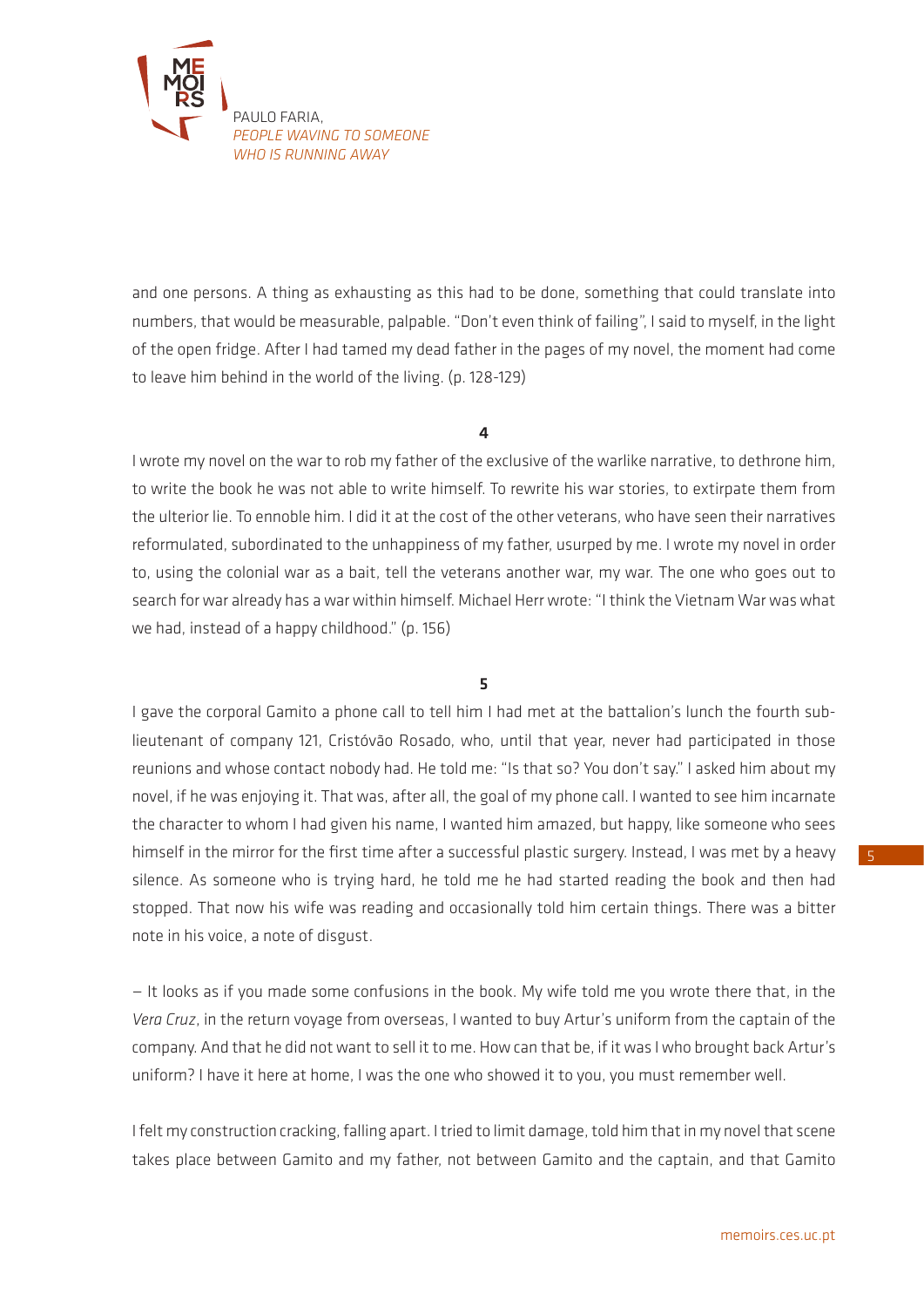

does not try to buy the uniform of the boy, he tries to exchange it for something else. […] I told him:

— I wrote a novel. I always said I was going to write a novel.

— Yes - he replied - but what matters is what remains for history. I have the impression that you did not tell things just as they happened.

I asked him to read the novel. As if the misunderstanding would result from the fact that he had heard the story second-hand, distorted by his wife's report.

— Read it, you'll see you are going to like it. You will see you are going to like your character.

He repeated to me several times:

— Please note that I do not want any central role. That is not my motivation.

He insisted:

— And you say there it was your father who convinced me not to desert, not to join the enemy's ranks? But I never spoke to your father about that, how can it be? You should know you were the first person with whom I talked about this matter.

— My method was just one - I told him, already with my back to the wall. - I didn't write anything that might not have happened. I didn't write anything that had no connection to reality.

This explanation did not convince even me. He must have sensed my forlornness, because the tone of his voice became milder. Still sounding disappointed, he said he would read the book, and, in the end, he invited me again for lunch at his home, sounding as someone who is reluctantly making up after having played havoc in a family discussion.

— I will be expecting you at my home before Christmas.

I said goodbye, I hung up. I came to the window, brooding over my novel. I do not repent anything I wrote. I am only sorry that the book did not fulfil its function. I thought it would give me peace, but the war does not stop, does not slow down, gives no truce. The only thing that remains is for me to go on telling the story, to cause new victims, to reopen old wounds, to prevent cicatrization. It was not me who spilled blood in the first place, but now I am not capable of stopping. It was not me who started the fire, I have my back against the wall. I start a counterfire, I sit down and suffocate. The struggle goes on. (p. 165-167)